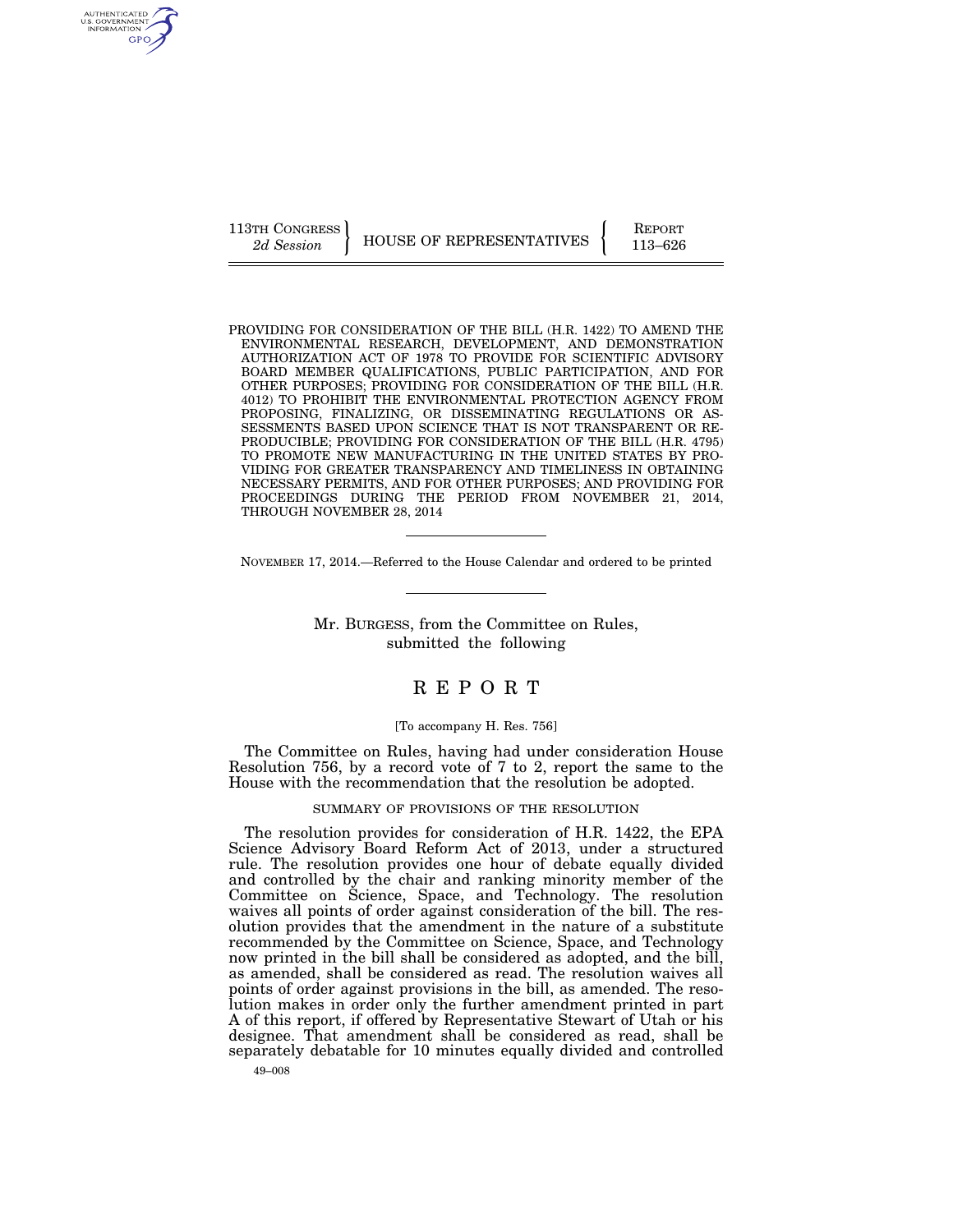by the proponent and an opponent, shall not be subject to amendment, and shall not be subject to a demand for division of the question. The resolution waives all points of order against the amendment printed in part A of this report. The rule provides one motion to recommit with or without instructions.

Section 2 of the resolution provides for consideration of H.R. 4012, the Secret Science Reform Act of 2014, under a structured rule. The resolution provides one hour of general debate equally divided and controlled by the chair and ranking minority member of the Committee on Science, Space, and Technology. The resolution waives all points of order against consideration of the bill. The resolution makes in order as original text for the purpose of amendment an amendment in the nature of a substitute consisting of the text of Rules Committee Print 113–57 and provides that it shall be considered as read. The resolution waives all points of order against that amendment in the nature of a substitute. The resolution makes in order only those further amendments printed in part B of this report. Each such amendment may be offered only in the order printed in this report, may be offered only by a Member designated in this report, shall be considered as read, shall be debatable for the time specified in this report equally divided and controlled by the proponent and an opponent, shall not be subject to amendment, and shall not be subject to a demand for division of the question in the House or in the Committee of the Whole. The resolution waives all points of order against the amendments printed in part B of this report. The resolution provides one motion to recommit with or without instructions.

Section 3 of the resolution provides for consideration of H.R. 4795, the Promoting New Manufacturing Act, under a structured rule. The resolution provides one hour of general debate equally divided and controlled by the chair and ranking minority member of the Committee on Energy and Commerce. The resolution waives all points of order against consideration of the bill. The resolution waives all points of order against provisions in the bill. The resolution makes in order only those further amendments printed in part C of this report. Each such amendment may be offered only in the order printed in this report, may be offered only by a Member designated in this report, shall be considered as read, shall be debatable for the time specified in this report equally divided and controlled by the proponent and an opponent, shall not be subject to amendment, and shall not be subject to a demand for division of the question in the House or in the Committee of the Whole. The resolution waives all points of order against the amendments printed in part C of this report. The resolution provides one motion to recommit with or without instructions.

Section 4 of the resolution provides that on any legislative day during the period from November 21, 2014, through November 28, 2014: the Journal of the proceedings of the previous day shall be considered as approved; and the Chair may at any time declare the House adjourned to meet at a date and time to be announced by the Chair in declaring the adjournment.

Section 5 of the resolution provides that the Speaker may appoint Members to perform the duties of the Chair for the duration of the period addressed by section 4.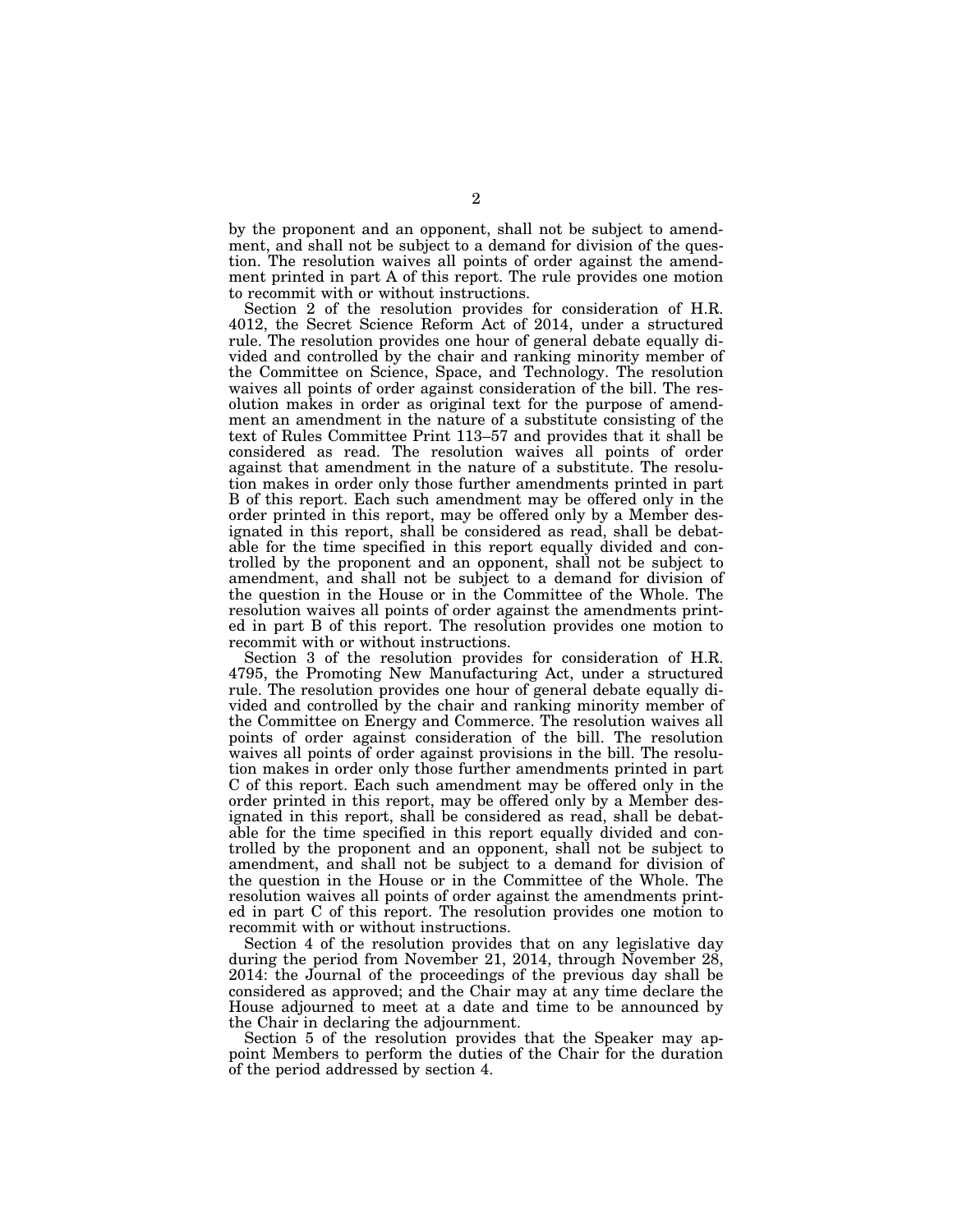# EXPLANATION OF WAIVERS

Although the resolution waives all points of order against consideration of H.R. 1422, the Committee is not aware of any points of order. The waiver is prophylactic in nature.

Although the resolution waives all points of order against provisions in H.R. 1422, as amended, the Committee is not aware of any points of order. The waiver is prophylactic in nature.

Although the resolution waives all points of order against the amendment to H.R. 1422 printed in part A of this report, the Committee is not aware of any points of order. The waiver is prophylactic in nature.

Although the resolution waives all points of order against consideration of H.R. 4012, the Committee is not aware of any points of order. The waiver is prophylactic in nature.

Although the resolution waives all points of order against the amendment in the nature of a substitute to H.R. 4012 made in order as original text, the Committee is not aware of any points of order. The waiver is prophylactic in nature.

Although the resolution waives all points of order against the amendments to H.R. 4012 printed in part B of this report, the Committee is not aware of any points of order. The waiver is prophylactic in nature.

Although the resolution waives all points of order against consideration of H.R. 4795, the Committee is not aware of any points of order. The waiver is prophylactic in nature.

Although the resolution waives all points of order against provisions in H.R. 4795, the Committee is not aware of any points of order. The waiver is prophylactic in nature.

Although the resolution waives all points of order against the amendments to H.R. 4795 printed in part C of this report, the Committee is not aware of any points of order. The waiver is prophylactic in nature.

#### *Rules Committee record vote No. 195*

Motion by Mr. Bishop of Utah to report the rule. Adopted: 7–2

| <b>Maiority Members</b> | Vote | <b>Minority Members</b> | Vote |
|-------------------------|------|-------------------------|------|
|                         | Yea  |                         |      |
|                         | Yea  |                         | Nav  |
|                         | Yea  |                         |      |
|                         |      |                         | Nav  |
|                         |      |                         |      |
|                         | Yea  |                         |      |
|                         | Yea  |                         |      |
|                         | Yea  |                         |      |
|                         | Yea  |                         |      |

#### SUMMARY OF THE AMENDMENT TO H.R. 1422 IN PART A MADE IN ORDER

1. Stewart (UT): Makes technical changes to conform with recent amendments to the underlying statute. It also reiterates the independence of the Science Advisory Board and clarifies pre-existing language. (10 minutes)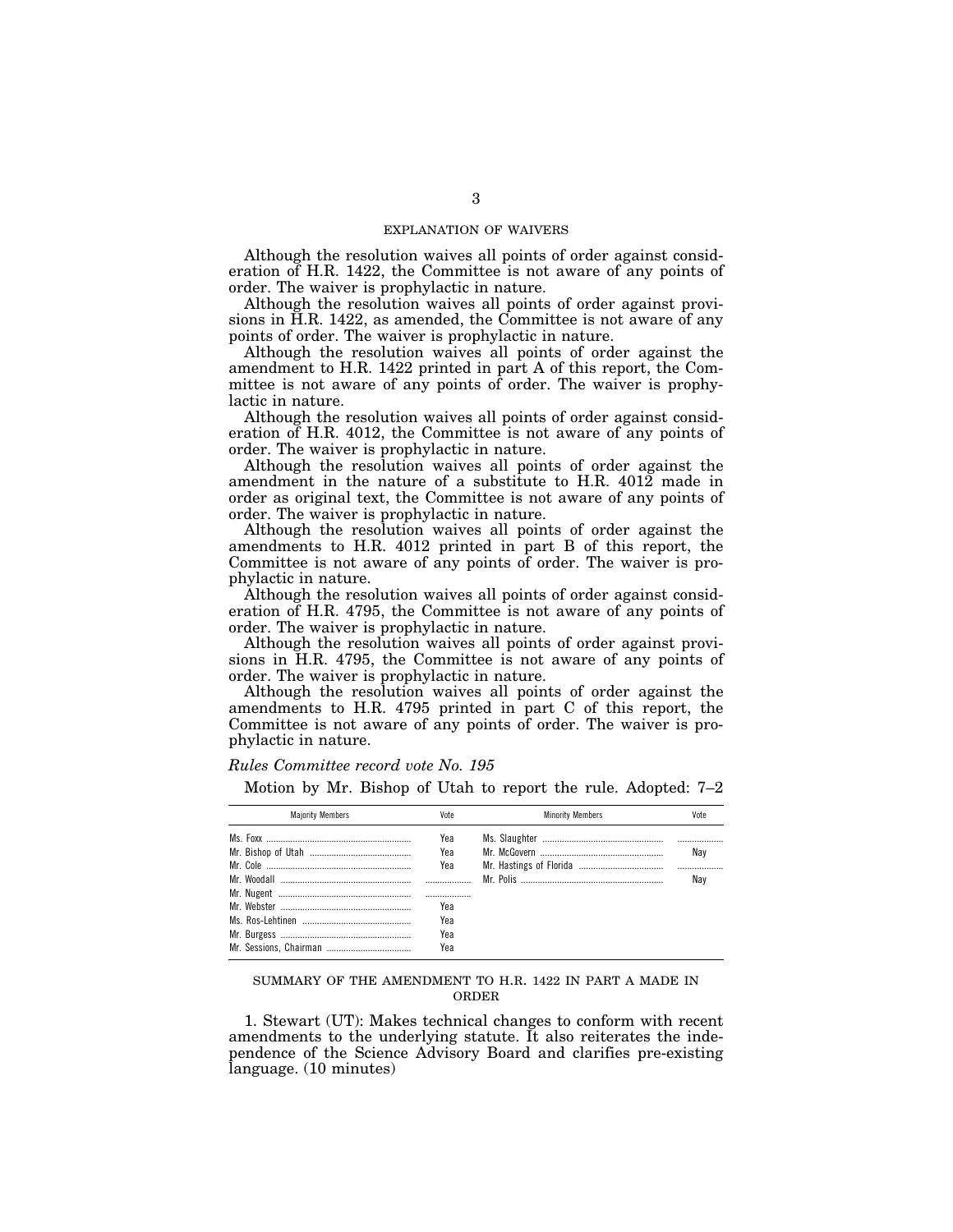# SUMMARY OF THE AMENDMENTS TO H.R. 4012 IN PART B MADE IN ORDER

1. Gosar (AZ): Mandates that the EPA make all scientific and technical information relied upon for rulemaking available online before proposing or finalizing new regulations. (10 minutes)

2. Kennedy (MA), McGovern (MA), Clark, Katherine (MA): Allows the EPA to use all peer-reviewed scientific publications. (10 minutes)

# SUMMARY OF THE AMENDMENTS TO H.R. 4795 IN PART C MADE IN ORDER

1. McNerney (CA): States that outdated air quality standards do not apply toward a preconstruction permit if the applicable federal, state, or local permitting agency determines that applying it would likely increase air pollution, slow permitting, or increase regulatory uncertainty. (10 minutes)

2. Whitfield (KY): Clarifies that Section 3(b) of the bill does not prohibit States from imposing new or revised federal air quality standards under state or local law. (10 minutes)

PART A—TEXT OF AMENDMENT TO H.R. 1422 MADE IN ORDER

# 1. AN AMENDMENT TO BE OFFERED BY REPRESENTATIVE STEWART OF UTAH OR HIS DESIGNEE, DEBATABLE FOR 10 MINUTES

Page 3, line 7, through page 9, line 1, redesignate subsections (a) through (e) as subsections (b) through (f), respectively.

Page 3, after line 6, insert the following new subsection:

(a) INDEPENDENT ADVICE.—Section 8(a) of the Environmental Research, Development, and Demonstration Authorization Act of 1978  $(42 \text{ U.S.C. } 4365(a))$  is amended by inserting "independently" after ''Advisory Board which shall''.

Page 3, line 14, strike "in consultation with the Administrator". Page 3, lines 18 through 20, strike "select Board" and all that follows through "and shall".

Page 4, line 18, strike "and" and insert "or".

Page 5, line 3, insert "the Interior," after "Energy,".

Page 5, line 5, strike "them" and insert "each".

Page 6, line 17, insert "or draft" before "risk".

Page 6, line 18, strike "and".

Page 6, line 19, redesignate subparagraph (B) as subparagraph (C).

Page 6, after line 18, insert the following new subparagraph:

(B) by striking ''formal''; and

Page 6, line 19, insert "or draft" before "risk".

Page 6, line 22, insert "or draft" before "risk".

Page 7, line 10, insert " $(1)(A)$ " after " $(e)$ " both places it appears.

Page 7, lines 13, 17, and 19, redesignate paragraphs (1) through (3) as clauses (i) through (iii), respectively, and conform the margins accordingly.

Page 7, lines 22 and 23, strike "by adding after subsection (g) the following'' and inserting ''by amending subsection (h) to read as follows''.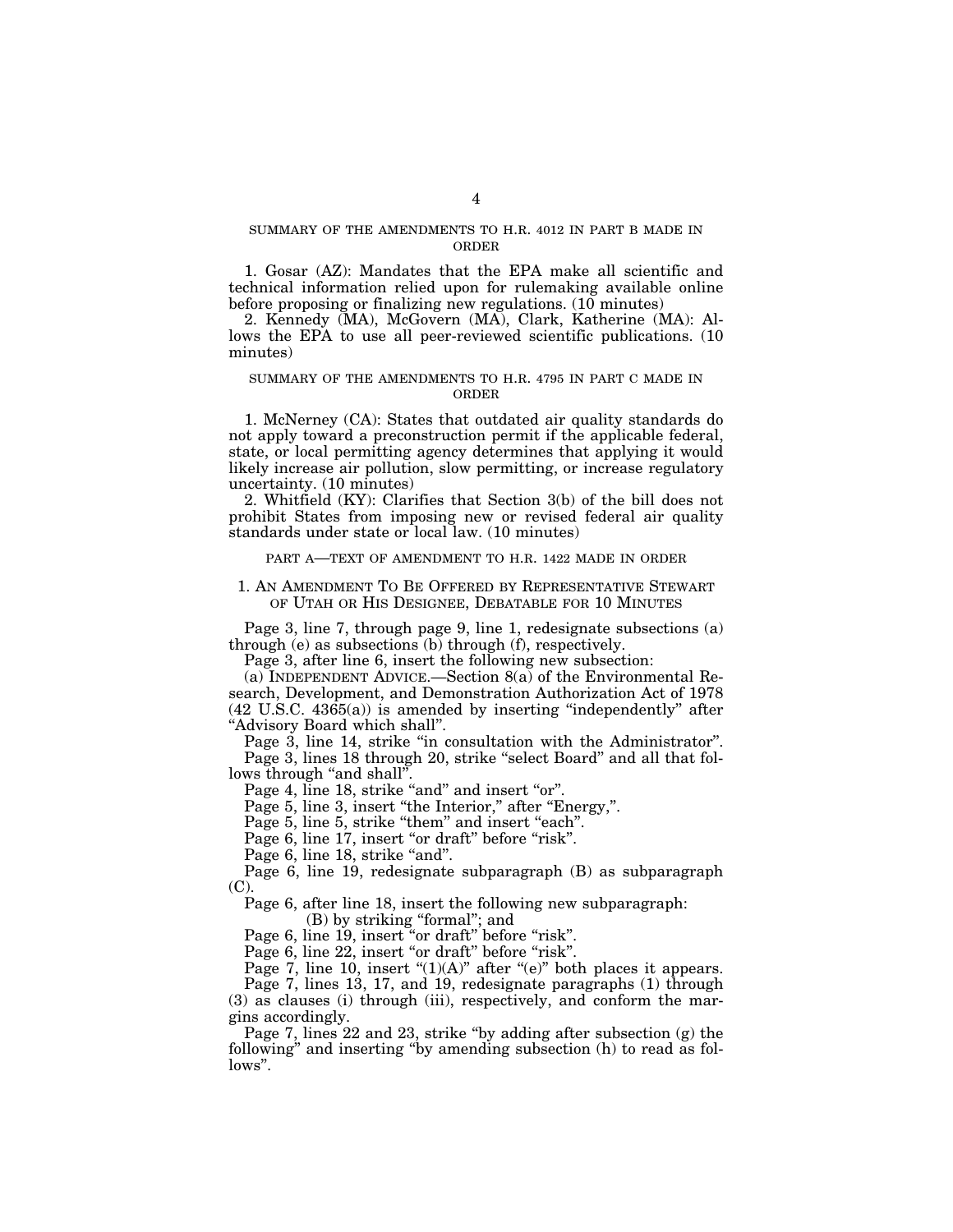Page 9, lines 2 and 3, strike ''by adding after subsection (h), as added by subsection (d) of this section, the following'' and inserting ''by amending subsection (i) to read as follows''.

Page 9, line 11, insert "or Congress" after "the Administrator". Page 9, line 15, strike "and the Administrator" and insert ", the Administrator, and Congress''.

Page 9, line 19, after paragraph (4) insert the following new paragraph:

 $\cdot$ (5) The Board shall be fully and timely responsive to Congress.

PART B—TEXT OF AMENDMENTS TO H.R. 4012 MADE IN ORDER

1. AN AMENDMENT TO BE OFFERED BY REPRESENTATIVE GOSAR OF ARIZONA OR HIS DESIGNEE, DEBATABLE FOR 10 MINUTES

Page 1, line 13, insert "online" after "publicly available".

2. AN AMENDMENT TO BE OFFERED BY REPRESENTATIVE KENNEDY OF MASSACHUSETTS OR HIS DESIGNEE, DEBATABLE FOR 10 MINUTES

At the end of the bill, add the following:

**SEC. 3. ENSURING THE USE OF THE BEST SCIENCE.** 

Nothing in this Act shall prevent the Administrator of the Environmental Protection Agency from considering or relying upon any peer-reviewed scientific publication even if such publication is based on data that is prohibited from public disclosure.

PART C—TEXT OF AMENDMENTS TO H.R. 4795 MADE IN ORDER

1. AN AMENDMENT TO BE OFFERED BY REPRESENTATIVE MCNERNEY OF CALIFORNIA OR HIS DESIGNEE, DEBATABLE FOR 10 MINUTES

In section 3(b), strike "If the Administrator fails" and insert

(1) STANDARD NOT APPLICABLE.—Except as provided in paragraph (2), if the Administrator fails

At the end of section 3(b), add the following:

(2) STANDARD APPLICABLE.—Paragraph (1) shall not apply with respect to review and disposition of a preconstruction permit application by a Federal, State, local, or tribal permitting authority if such authority determines that application of such paragraph is likely to—

(A) increase air pollution that harms human health and the environment;

(B) slow issuance of final preconstruction permits;

(C) increase regulatory uncertainty;

(D) foster additional litigation;

(E) shift the burden of pollution control from new sources to existing sources of pollution, including small businesses; or

(F) increase the overall cost of achieving the new or revised national ambient air quality standard in the applicable area.